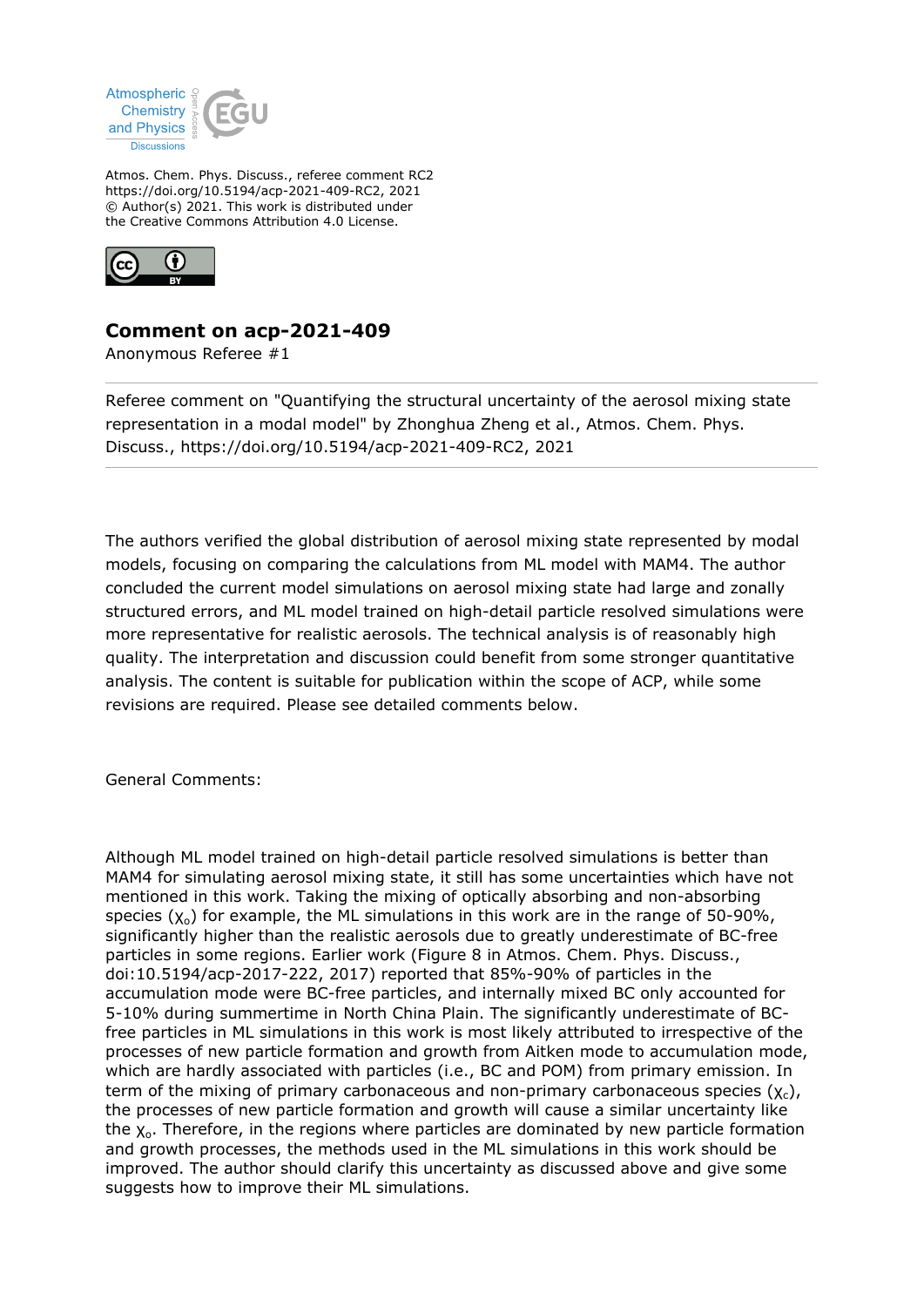Specific comments:

Page 1/Line 7: The abbreviation can not be used here. Please give the full name of MAM 4.

Page 4/Line 88: Why the authors ran the model for the year 2011 rather than more recent years?

Page 5/Figure 1: In terms of the size distribution of the four modes (i.e., left panel), please show the diameter values of x-axis. If so, the readers can clear know the size ranges of the Aitken, accumulation, primary carbon and coarse modes.

Page 6/Line 133: not "rather then", here should be "rather than".

Page 6/Line 140: using a terminology as "mass absorption cross section" rather than "a mass absorption coefficient".

Page 7/Line 164 and Line 176: For the input parameters of primary emissions of gas phase, the authors consider the  $NO<sub>2</sub>$ . Why not considering the nitrate in the aerosol species?

Page 7/Line 182: Please claim how to calculate the errors, namely 5% for  $\chi_0$  and 8% for  $\chi_c$ and  $\chi_h$ . What are the sources of the error? Why so small errors for model simulations?

Page 11/Line 248-250: The authors claim that their simulations of ML model can not well represent the mixing state of sea salt. This will cause how much errors in the ocean regions?

Page 13/Line 279-284: The authors state that the threshold is set to a relatively large value in MAM4 and their results are a reflection of this fact. Could the authors provide a reasonable value or range of the threshold based on their results?

Page 15/Line 326-327: Here do not need the full name of  $\chi_o$ ,  $\chi_c$  and  $\chi_h$ .